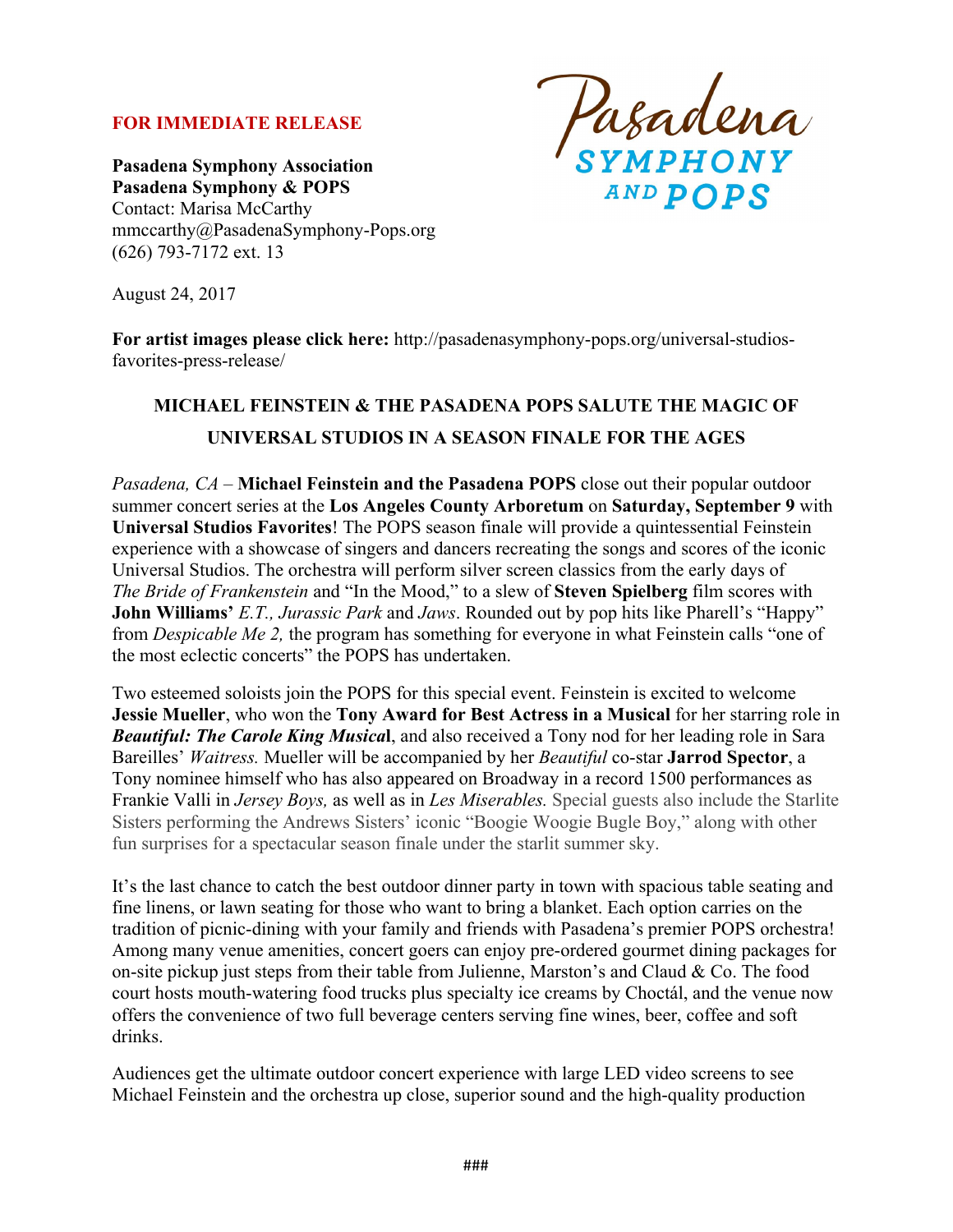value that is a signature of the Pasadena POPS. Patrons may also visit the Pasadena Humane Society's Mobile Adoption Unit, which will be on-site prior to each concert with deserving animals in need of a forever home as part of the Pups for POPS program. For those who want to make a night of it, exclusive hotel packages are available for POPS patrons at Pasadena's landmark Hotel Constance.

All Pasadena POPS concerts are held at the Los Angeles County Arboretum and Botanic Garden. Grounds open for picnicking and dining at 5:30pm and performances begin at 7:30pm. The Arboretum is located at 301 North Baldwin Ave., Arcadia, CA. Subscribers may pre-purchase parking on-site at the Arboretum, and all concertgoers enjoy free parking at the adjacent Westfield Santa Anita shopping center with complimentary non-stop shuttle service to the Arboretum's main entrance.

Single tickets start at \$25 and are available by calling the box office at (626)-793-7172, online at PasadenaSymphony-Pops.org, or at the Arboretum on the day of the concert.

# **IF YOU GO:**

- **What:** Principal Pops Conductor Michael Feinstein the Pasadena POPS present Universal Studios Favorites
- **When:** Saturday, September 9 at 7:30pm
- **Where:** The LA County Arboretum | 301 N Baldwin Ave., Arcadia, CA 91007
- **Cost:** Tickets start at \$25.00
- **Dining:** Gates open at 5:30pm. Guests are welcome to bring their own food and drink or visit one of the many onsite gourmet food vendors.
- **Parking:** Subscribers have the opportunity to purchase onsite Arboretum parking. Single ticket holders may park for free at the Westfield Santa Anita shopping center with free non-stop shuttles to the main gate.

## **ABOUT MICHAEL FEINSTEIN Principal Pops Conductor** *Tom & Erika Girardi Chair*

Michael Feinstein has built a dazzling career over the last three decades bringing the music of the Great American songbook to the world. From recordings that have earned him five Grammy Award nominations to his Emmy nominated PBS-TV specials, his acclaimed NPR series and concerts spanning the globe – in addition to his appearances at iconic venues such as The White House, Buckingham Palace, Hollywood Bowl, Carnegie Hall and Sydney Opera House – his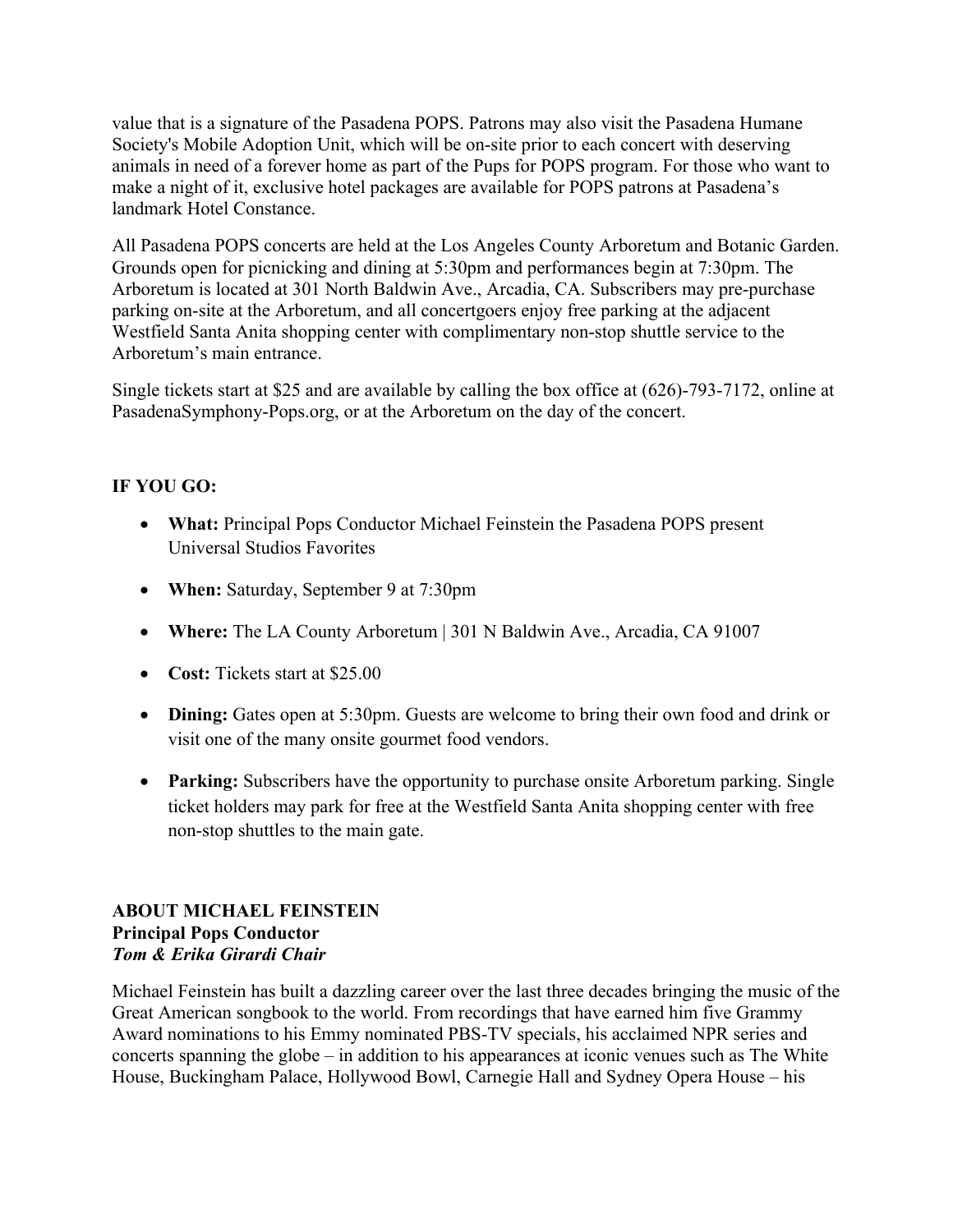work as an educator and archivist define Feinstein as one of the most important musical forces of our time.

In 2007, he founded the Great American Songbook Foundation, dedicated to celebrating the art form and preserving it through educational programs, Master Classes, and the annual High School Songbook Academy. This summer intensive open to students from across the country has produced graduates who have gone on to record acclaimed albums and appear on television programs such as NBC's "America's Got Talent." Michael serves on the Library of Congress' National Recording Preservation Board, an organization dedicated to ensuring the survival, conservation and increased public availability of America's sound recording heritage.

The most recent album from his multi-platinum recording career is *A Michael Feinstein Christmas* from Concord Records. The CD features Grammy Award -winning jazz pianist Alan Broadbent (Paul McCartney, Diana Krall, Natalie Cole). Feinstein earned his fifth Grammy Award nomination in 2009 for *The Sinatra Project*, his CD celebrating the music of "Ol' Blue Eyes." *The Sinatra Project, Volume II: The Good Life* was released in 2011. He released the CDs *The Power Of Two* – collaborating with "Glee" and "30 Rock" star Cheyenne Jackson – and *Cheek To Cheek*, recorded with Broadway legend Barbara Cook. For Feinstein's CD *We Dreamed These Days*, he co-wrote the title song with Dr. Maya Angelou.

His Emmy Award-nominated TV special *Michael Feinstein – The Sinatra Legacy*, which was taped live at the Palladium in Carmel, IN, aired across the country in 2011. The PBS series "Michael Feinstein's American Songbook," the recipient of the ASCAP Deems-Taylor Television Broadcast Award, was broadcast for three seasons and is available on DVD. His most recent primetime PBS-TV Special, "New Year's Eve at The Rainbow Room" *–* written and directed by "Desperate Housewives" creator Marc Cherry *–* aired in 2014. For his nationally syndicated public radio program "Song Travels," Michael interviews and performs alongside of music luminaries such as Bette Midler, Neil Sedaka, Liza Minnelli, Rickie Lee Jones, David Hyde Pierce and more.

Feinstein was named Principal Pops Conductor for the Pasadena Symphony in 2012 and made his conducting debut in June 2013 to celebrated critical acclaim. Under Feinstein's leadership, the Pasadena Pops has quickly become a premier orchestral presenter of the Great American Songbook with definitive performances of rare orchestrations and classic arrangements. He launched an additional Pops series at the Kravis Center for the Performing Arts in Palm Beach, Florida in 2014.

Michael's book *The Gershwins and Me* – the *Los Angeles Times* best-seller from Simon & Schuster – features a new CD of Gershwin standards performed with Cyrus Chestnut at the piano.

Feinstein serves as Artistic Director of the Palladium Center for the Performing Arts, a \$170 million, three-theatre venue in Carmel, Indiana, which opened in January 2011. The theater is home to diverse live programming and a museum for his rare memorabilia and manuscripts. Since 1999, he has served as Artistic Director for Carnegie Hall's "Standard Time with Michael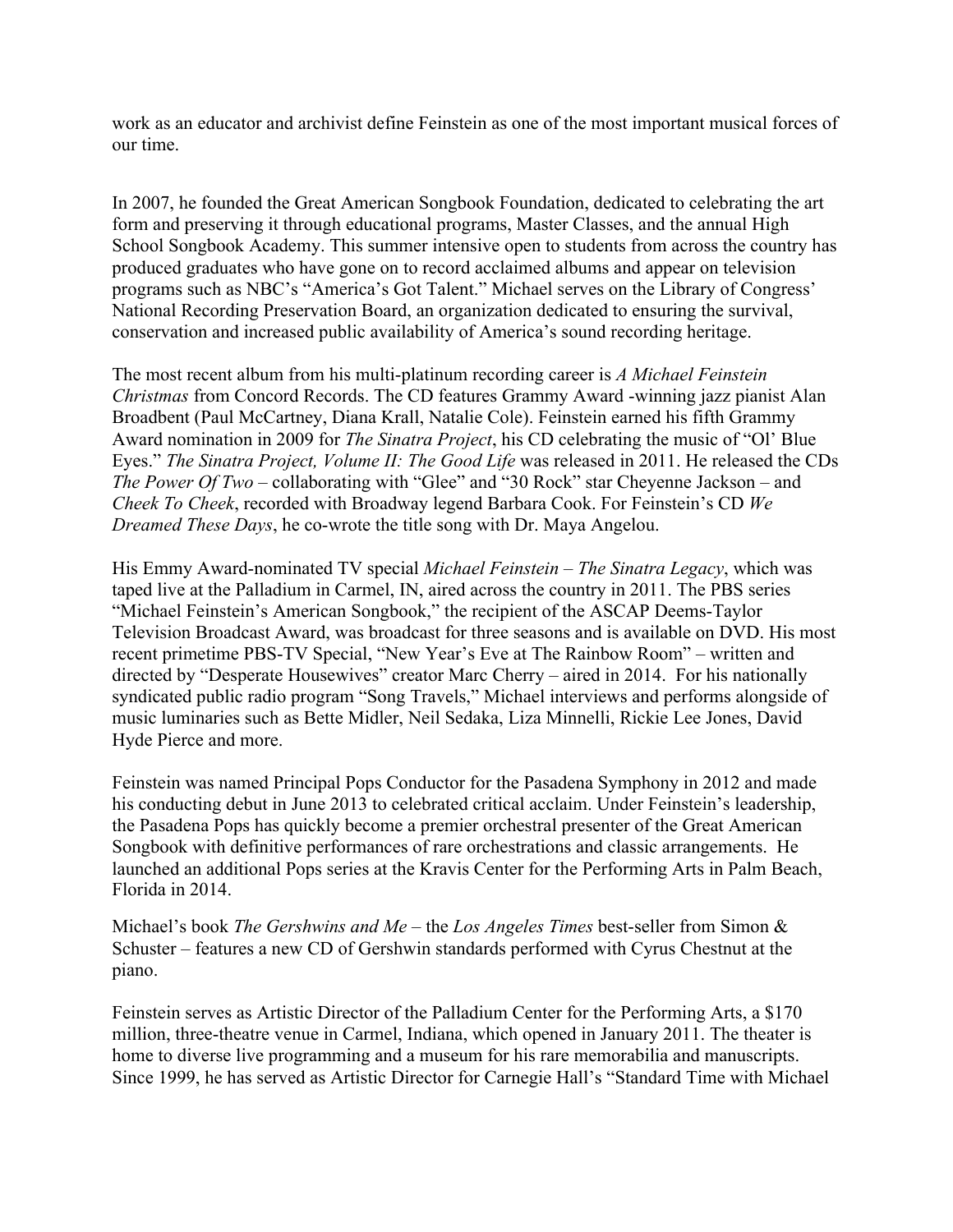Feinstein" in conjunction with ASCAP. In 2010 he became the director of the Jazz and Popular Song Series at New York's Jazz at Lincoln Center.

Feinstein's at the Nikko, Michael's nightclub at San Francisco's Nikko Hotel, has presented the top talents of pop and jazz since 2013. He debuted at Feinstein's/54 Below, his new club in New York, late in 2015. His first venue in New York, Feinstein's at the Regency, featured major entertainers such as Rosemary Clooney, Glen Campbell, Barbara Cook, Diahann Carroll, Jane Krakowski, Lea Michele, Cyndi Lauper, Jason Mraz and Alan Cumming from 1999 to 2012.

He has designed a new piano for Steinway called "The First Ladies," inspired by the White House piano and signed by several former First Ladies. It was first played to commemorate the Ronald Regan centennial on February 6, 2011.

In 2013 Michael released *Change Of Heart: The Songs of Andre Previn* in collaboration with four time Oscar and eleven time Grammy Award-winning composer-conductor-pianist Andre Previn. The album celebrates Previn's pop songs and motion picture classics. Earlier album highlights include *Hopeless Romantics*, a songbook of classics by Michael's late friend Harry Warren, recording with legendary jazz pianist George Shearing. His album with songwriting icon Jimmy Webb, *Only One Life – The Songs of Jimmy Webb*, was named one of "10 Best CDs of the Year" by *USA Today*.

Feinstein received his fourth Grammy nomination for *Michael Feinstein with the Israel Philharmonic Orchestra*, his first recording with a symphony orchestra. The year before, Rhino/Elektra Music released *The Michael Feinstein Anthology*, a two-disc compilation spanning 1987 to 1996 and featuring old favorites and previously-unreleased tracks.

Michael was born and raised in Columbus, Ohio, where he started playing piano by ear as a 5 year-old. After graduating from high school, he moved to Los Angeles when he was 20. The widow of legendary concert pianist-actor Oscar Levant introduced him to Ira Gershwin in July 1977. Feinstein became Gershwin's assistant for six years, which earned him access to numerous unpublished Gershwin songs, many of which he has since performed and recorded.

Gershwin's influence provided a solid base upon which Feinstein evolved into a captivating performer, composer and arranger of his own original music. He also has become an unparalleled interpreter of music legends such as Irving Berlin, Jerome Kern, Johnny Mercer, Duke Ellington and Harry Warren. Feinstein has received three honorary doctorates.

Through his live performances, recordings, film and television appearances, and his songwriting (in collaboration with Alan and Marilyn Bergman, Lindy Robbins, Bob Merrill and Marshall Barer), Feinstein is an all-star force in American music.

For more information, please visit **www.MichaelFeinstein.com**.

**Jessie Mueller Soloist**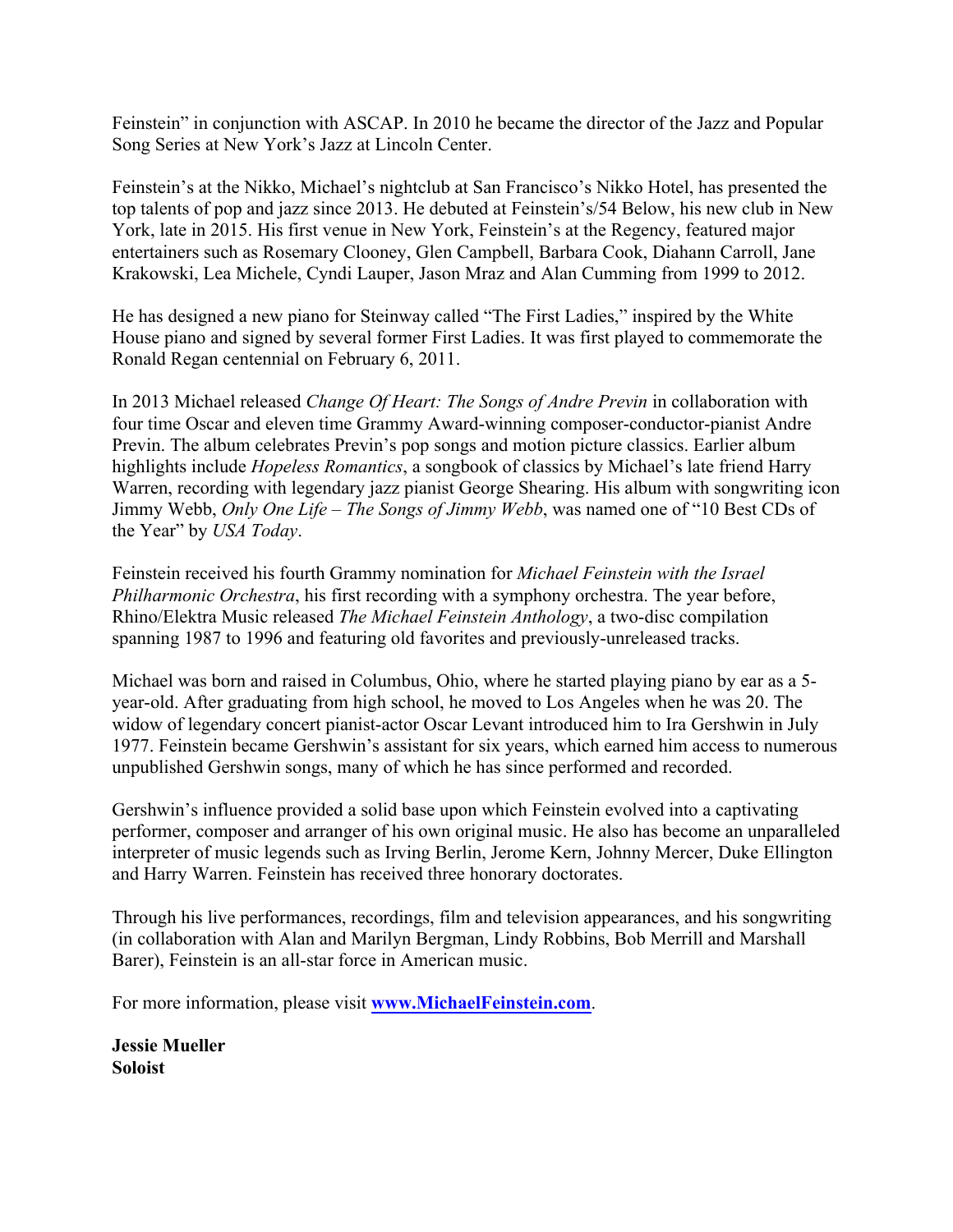Mueller started her career in Chicago and won a Joseph Jefferson Award in 2008 for her role as Carrie Pipperidge in Carousel. In 2011, she moved her talents to New York City to star in the Broadway revival of On a Clear Day You Can See Forever. She starred in Beautiful: The Carole King Musical as Carole King, a performance for which she won the 2014 Tony Award for Best Actress in a Musical.

Jessie Mueller received a 2016 Tony nod for her current role as Jenna in the Sara Bareillesscored Waitress. She also earned a Tony nom for On a Clear Day You Can See Forever opposite Harry Connick Jr. and appeared on Broadway in Nice Work If You Can Get It and The Mystery of Edwin Drood.

Mueller was born and raised in Evanston, Illinois, the daughter of actors Jill and Roger Mueller. Her two brothers Andrew and Matt along with sister Abby are all actors known for their work in the Chicago theatre community. Mueller is Lutheran. She graduated from Evanston Township High School in 2001 and from Syracuse University in 2005.

After graduation, Mueller returned to Chicago and acted for the Chicago Shakespeare Theater, traveling in 2006 to England to perform at the Swan Theatre in Stratford-upon-Avon as Lady Mortimer in Henry IV. She followed this with various roles in the Chicago area including Lizzie Fields in Baby, Once Upon a Mattress as the Lady-In Waiting, and Esther in Meet Me in St. Louis. At the Marriott Theatre in Lincolnshire, Illinois, she performed roles in Shout! The Mod Musical, Shenandoah, Miss Adelaide in Guys and Dolls, and Tzeitel in Fiddler on the Roof. In 2009 performed in two musicals at the Goodman Theatre, Animal Crackers as Grace/Mary and A Christmas Carol as Belle/Catherine.

### **Jarrod Spector Soloist**

Jarrod Spector was nominated for both TONY and Outer Critics Circle Awards for his portrayal of Barry Mann in the Broadway hit BEAUTIFUL: THE CAROLE KING MUSICAL. He previously ended his tenure in Broadway's JERSEY BOYS after a record 1500 performances as Frankie Valli. Other credits: Broadway – LES MISERABLES (Gavroche); Nat'l. Tours – LES MISERABLES & JERSEY BOYS; Off-B'way – HAMLET (Hamlet); Regional – PRESTO CHANGE-O (Michael Presto – Barrington Stage Company). Jarrod grew up in Philadelphia, attended Princeton and trained at the Atlantic Theater Company in New York. In addition to his critically-acclaimed solo concerts and duet shows with his wife, Broadway star Kelli Barrett, Jarrod has two albums available on iTunes and Amazon, including a recording of his concert A Little Help From My Friends LIVE at 54 Below.

# **ABOUT THE PASADENA SYMPHONY ASSOCIATION**

Recent Acclaim for the Pasadena Symphony and POPS

*"The Pasadena Symphony signals a new direction…teeming with vitality...dripping with opulent, sexy emotion." Los Angeles Times.*